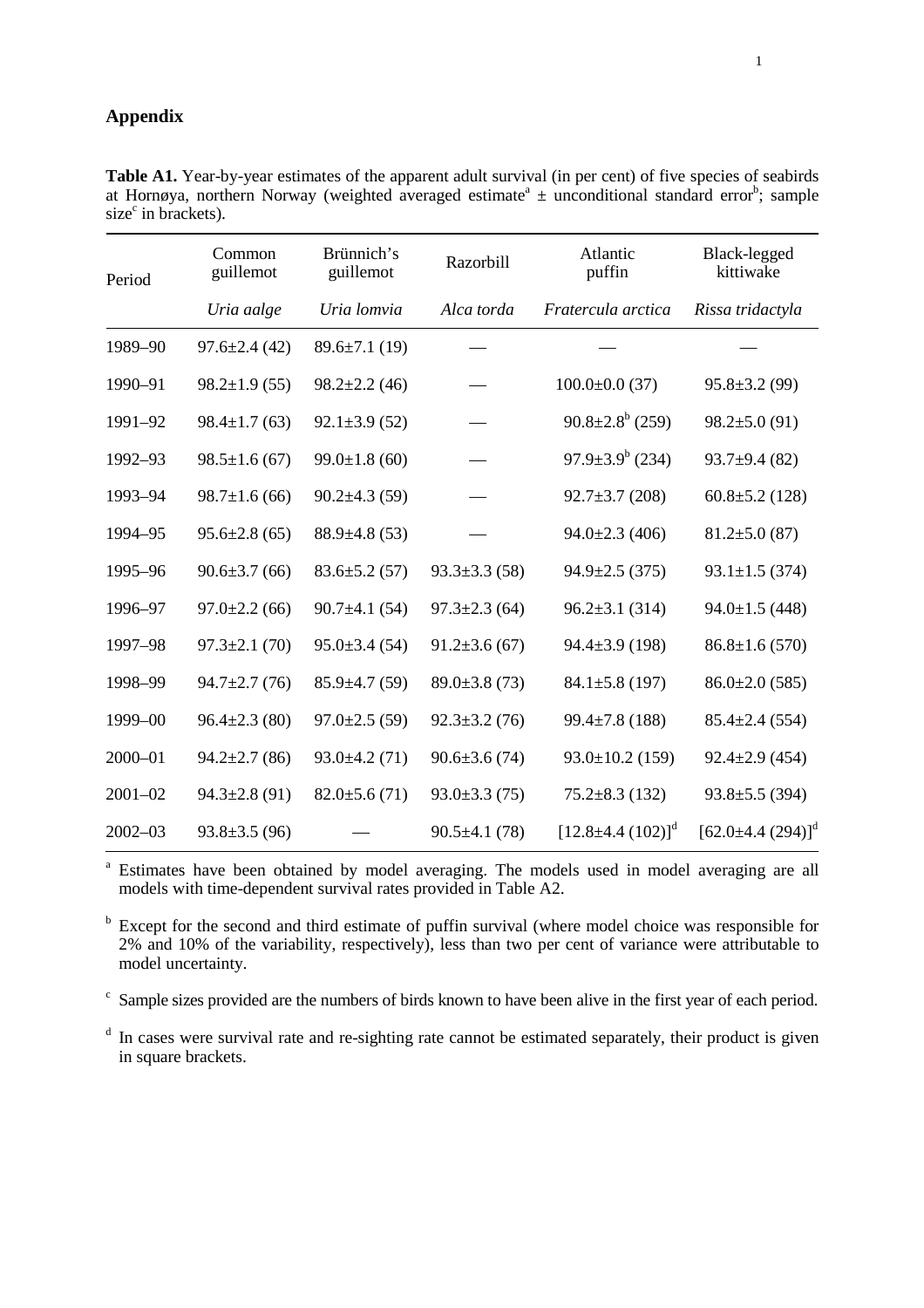| Species              | $\bf{Model}^a$   |                          | $n_{\rm P}$    | <b>DEV</b> | $\Delta\text{AIC}_\text{C}$ |                            |
|----------------------|------------------|--------------------------|----------------|------------|-----------------------------|----------------------------|
|                      | $\phi$           | $\boldsymbol{p}$         |                |            |                             | $\boldsymbol{\mathcal{W}}$ |
| Common guillemot     | $\boldsymbol{t}$ | $t+h2$                   | 29             | 381.97     | 20.24                       | 0.000                      |
|                      | $\boldsymbol{t}$ | h3                       | 18             | 404.94     | 19.89                       | $0.000\,$                  |
|                      | $\boldsymbol{t}$ | $\sqrt{h}1$              | 16             | 408.23     | 19.02                       | 0.000                      |
|                      | $\boldsymbol{t}$ | h2                       | 17             | 404.94     | 17.81                       | 0.000                      |
|                      | $\bullet$        | $\bullet$                | $\sqrt{2}$     | 429.79     | 11.97                       | 0.000                      |
|                      | $\bullet$        | h3                       | $\mathfrak{S}$ | 415.88     | 4.12                        | 0.018                      |
|                      | $\bullet$        | $\sqrt{h}1$              | $\mathfrak{Z}$ | 419.13     | 3.32                        | 0.026                      |
|                      | $\bullet$        | h2                       | $\overline{4}$ | 415.88     | 2.09                        | 0.049                      |
|                      | $\cal T$         | h3                       | $\sqrt{6}$     | 411.76     | 2.03                        | 0.125                      |
|                      | $\cal T$         | $\sqrt{h}1$              | $\overline{4}$ | 415.04     | 1.26                        | 0.184                      |
|                      | $\cal T$         | $h2$                     | 5              | 411.76     | $0.00\,$                    | 0.345                      |
| Brünnich's guillemot | $\boldsymbol{t}$ | $\ensuremath{h2}\xspace$ | 16             | 443.33     | 6.69                        | $0.008\,$                  |
|                      | $\boldsymbol{t}$ | $\boldsymbol{t}$         | 25             | 422.62     | 5.16                        | 0.017                      |
|                      | $\boldsymbol{t}$ | $\,h1$                   | 15             | 443.86     | 5.12                        | 0.017                      |
|                      | $\boldsymbol{t}$ | $\bullet$                | 14             | 444.25     | 3.42                        | 0.041                      |
|                      | $\bullet$        | $t+h1$                   | 15             | 441.39     | 2.66                        | 0.060                      |
|                      | $\overline{T}$   | $\boldsymbol{t}$         | 15             | 441.15     | 2.41                        | 0.067                      |
|                      |                  | h1                       | 3              | 465.28     | 1.85                        | 0.089                      |
|                      | $\cal T$         | $\sqrt{h}1$              | $\overline{4}$ | 463.16     | 1.75                        | 0.094                      |
|                      | $\bullet$        | $\boldsymbol{t}$         | 14             | 441.52     | 0.69                        | 0.159                      |
|                      |                  | $\bullet$                | $\overline{2}$ | 465.54     | $0.10\,$                    | 0.215                      |
|                      | $\cal T$         |                          | $\mathfrak{Z}$ | 463.43     | 0.00                        | 0.225                      |

**Table A2.** Model selection. The optimal model, its neighbourhood, and some further relevant models are shown for each species, sorted by decreasing ∆AIC<sub>C</sub> (n<sub>P</sub>, number of estimable parameters; DEV, deviance; ∆AIC<sub>C</sub>, difference between the AIC<sub>C</sub> of the current model and the minimum AIC<sub>C</sub>; *w*, AIC<sub>C</sub> weight).